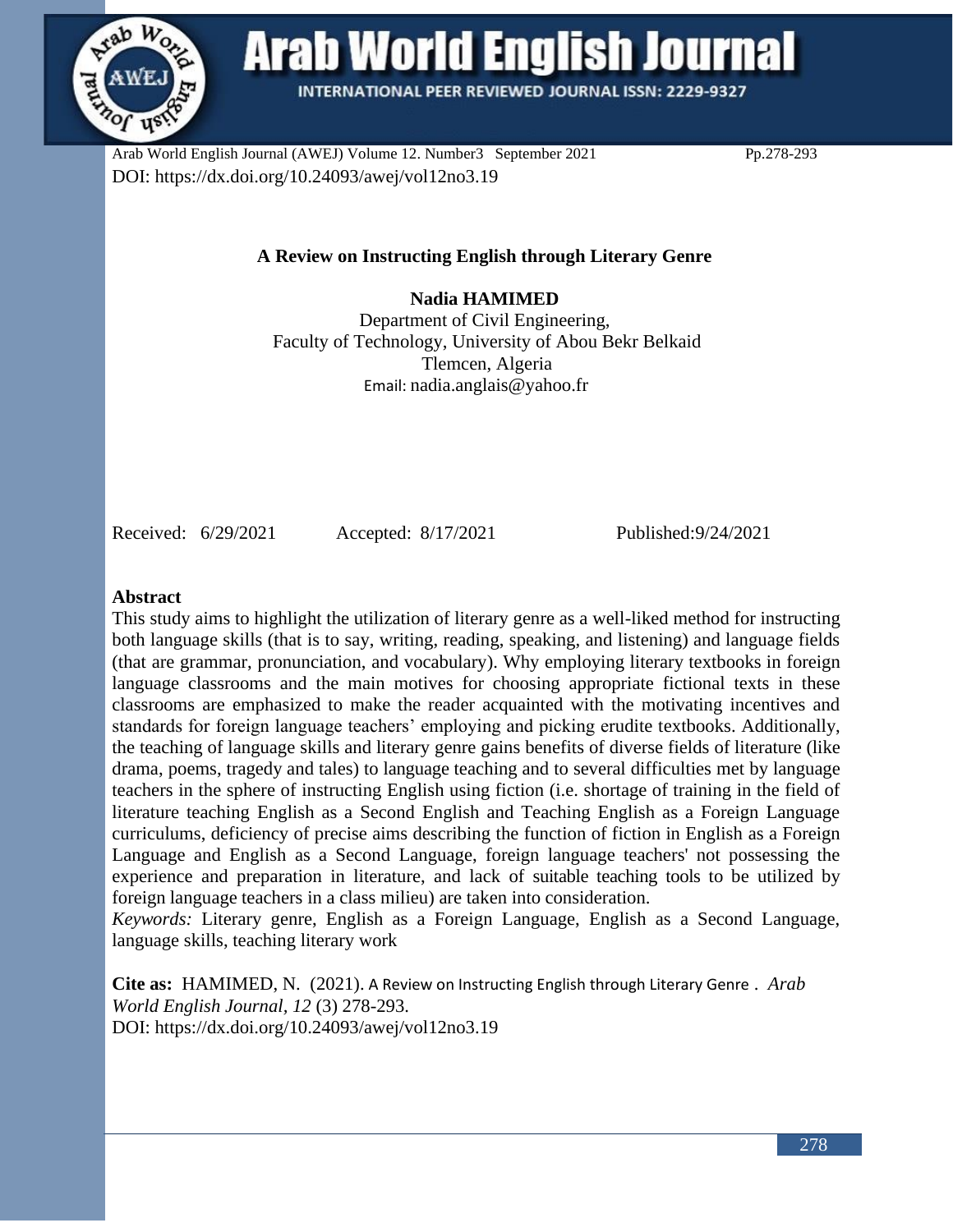#### **Introduction**

In the latest time, the position of literature as a fundamental element and basis of authenticated textbooks of the language program instead of an eventual goal of English teaching has been obtaining impetus. Amongst language teachers, there has been an intense examination regarding where, why, and how literature ought to be integrated into TEFL and TESL programs. The lively debate of how literature and TEFL / TESL training can operate jointly and cooperate for the profit of learners and instructors has guided the development of motivating brainstorm and enhanced teaching for everyone. A lot of instructors believe that the utilization of the literary genre in language teaching is a motivating and creditable matter (Sage, 1987). In this study, why a language instructor has to employ literary textbooks in TEFL and TESL, what kinds of bookish texts teachers should utilize with foreign language students, the teaching of the language skills and literary genre, and the benefits of diverse types of literature to TEFL and TESL will be studied. Therefore, the status of literature as a means rather than a result in TEFL and TESL will be brought to light.

Sell (2005) states that literature instructs cultural multiplicity and this may aid fresh generation students to consider cultural assortment satisfactory and a significant element when it comes to the expansion and growth of nations. Chen (2014) additionally adds that collaboration is based on cultural suitability and suppleness for further cultures and populations. Chen (2014) further advances that teaching new literature to language students aids raise their comprehension and consciousness of fresh cultures in addition to their comprehension of dissimilar "living laws".

# **Literature Review**

## *Teaching Literature*

The utilization of literary genre as a method for teaching jointly fundamental language skills (that is to say listening, speaking, reading, and writing) and language fields (that is grammar, vocabulary, and pronunciation) is so common in the domain of learning and teaching English currently. Furthermore, in translation classes, several foreign language educators ask their learners to interpret literary textbooks as tragedy, verse, and novellas into their native language. Because translation offers learners the possibility to exercise the rhetorical, linguistic, semiotics, systematic and eloquent information they have learned in other classes, translation is both like a practical field enfolding listening, speaking, reading, and writing, and like the fifth skill is highlighted in foreign language teaching. In the subsequent part, why foreign language educators utilize literary textbooks in TEFL and TESL and the main motives for choosing appropriate literary manuscripts in TEFL and TESL classrooms are emphasized to make the reader acquainted with the principal motives and reasons for foreign language teachers' employing and choosing literary textbooks.

Sholichach and Purbani (2018) stated the requirement for incorporating literary genres into foreign language programs. They believe that literary textbooks give real examples and affluent resources for language improvement and disposing of fiction dispossesses students of a valuable chance and an incredibly beneficial means to cultivate the language they plan to study most methodically. As supporters of content-based instructing, Bland and Mourão (2017) maintained that, because EFL classrooms possess a pluricultural constitution, the integration of literary genre in the curriculum, as a practical tool for language teaching, is fundamental.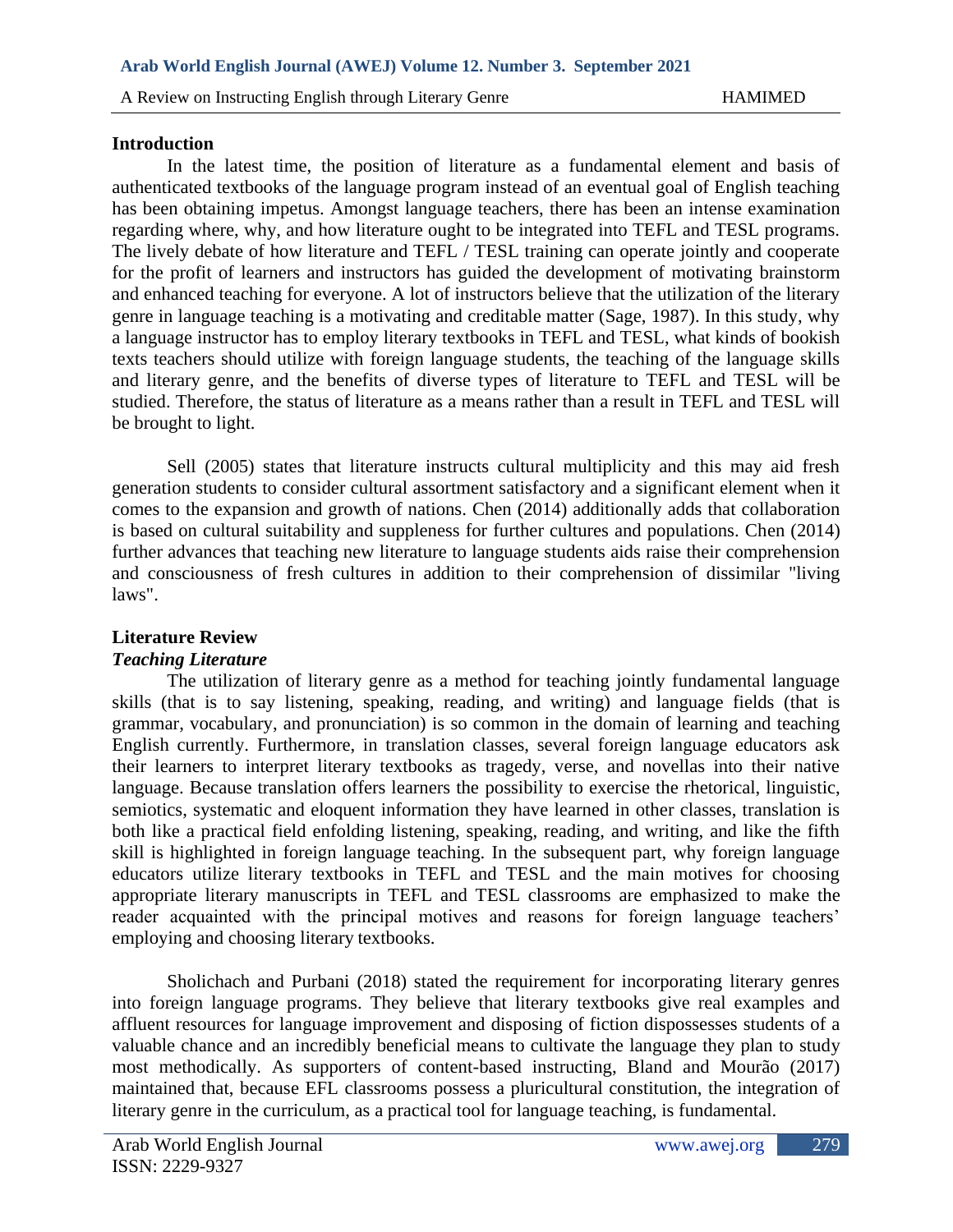A Review on Instructing English through Literary Genre HAMIMED

## *Motives for Utilizing Literary Textbooks in TEFL and TESL*

In 1990, Collie and Slater stated that four main motives guide a foreign language educator to employ literature in TEFL and TESL classrooms. These are important authentic material, cultural enrichment, language enrichment, and personal involvement. *Helpful Genuine Material*

Literature is an effective device. Mostly, writings of literature are not made for the first reason for teaching a foreign language. A lot of real examples of language in everyday life situations (for example voyage schedules, town maps, documents, brochures, animated films, ads) are embraced in recent advanced classrooms tools. Therefore, in a class situation, students are put through authenticated language examples of daily life situations. Fiction can proceed like a favourable supplement to such tools. In studying literary textbooks, as learners are obliged to manage with language planned for native orators, they grow to be acquainted with a lot of diverse grammatical formulas, oral purposes, and senses.

In 2007, Duff and Maley highlight that instructors can manage with a lot of the challenges that literary textbooks offer if they give a sequence of questions to evaluate the appropriateness of manuscripts for any specific group of students: Is the topic apt to attract this group? Is the language level suitable? Is it the right span for the time offered? Does it need much cultural background information? Is it culturally unpleasant in any manner? Can it be effortlessly used for language learning objectives? *Cultural Fortification*

For a lot of language students, the perfect manner to boost their comprehension of spoken / non-spoken elements of communication in the nation within which that tongue is addresses, a trip or a vacation, is simply not possible. For these students, literary materials, like tales, drama, novellas, etc. aid in comprehending how talking happens in that nation. Even if the world of a novel, drama, or tale is an unreal one, it offers a filled and bright surrounding where personas from various societal and districts milieu can be portrayed. Learners can perceive the manner the personas in these storybooks observe the exterior world (that is to say their ideas, sentiments, practices, rituals, ownerships; what they purchase have faith in, are afraid of, take pleasure; the manner they talk and act in diverse backgrounds). This multi-hued made world can rapidly aid the student to relate to the symbols and concerns that form an authentic community utilizing imaged literacy of the study of signs as elements of communication. Fiction is may be viewed as a supplement to other tools employed to improve the student's comprehension of the nation whose tongue is being taught. Besides, literature puts in a great deal to the student's language rules.

For example, a cultural model in literature is a conventional method to teaching literature that aspires to comprehend and value cultures and thoughts dissimilar from one's own in time and area. Within this model, students have to search and understand the societal, political, scholarly, and historical framework of a particular text.

*Language Enhancement*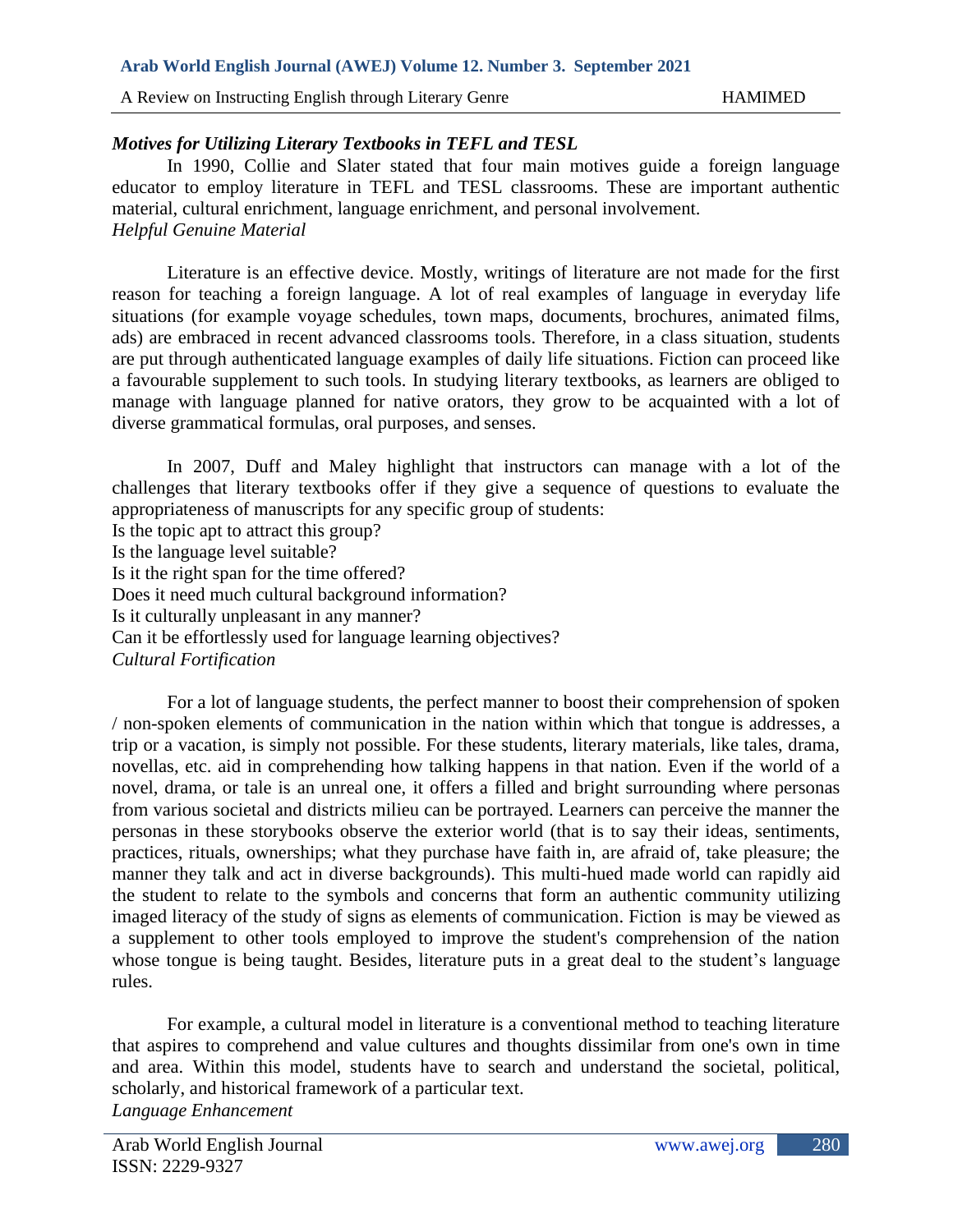#### A Review on Instructing English through Literary Genre HAMIMED

Fiction gives students a varied choice of personal rhetorical or linguistic pieces. Learners grow to be acquainted with many aspects of the lingua, scanning a considerable and contextualized important part of work. They study the grammar and dialogue meanings of phrases, the range of potential formations, and the diverse ways of linking thoughts, which cultivate and enhance their writing competence. Also, learners become more creative and audacious as they start observing the affluence and range of the foreign language they are attempting to study and start to utilize a number of these abilities themselves. Therefore, they develop their oral and literary skill in the real wealth, genuineness of the authenticated textbooks.

Literature classes, as Mainland (2013) advanced, aid learners locate their voice. In this manner, getting learners to speak in another language and helping them to communicate have a lot in common. He adds that Literature can be used as an instrument instead of an end in instructing English as a foreign or second language.

#### *Individual Taking Apart*

Literature can be helpful in the learning procedure of a language because of the individual interest it cultivates in the reader. As soon as the learner scans a literary textbook, he starts to dwell in the text. Comprehending the senses of rhetorical things or sentences turns into less important than following the advancement of the narrative. The learner grows to be keen to discover what occurs as happenings unfold through the climax; he senses familiarity with some personas and imparts their affecting answers. This fact can have helpful outcomes upon the entire tongue knowledge procedure. At this point, the importance of the choice of a literary textbook corresponding to the requirements, anticipations, and concerns, the learners' rank of language is plain. Within this procedure, he can get rid of the individuality crisis and grow into anoutgoing person.

Maley (1989) mentioned several reasons for considering literature are registered as a powerful source in the language learning process as the following: Universality Non-triviality Personal Relevance Variety Interest Economy and Suggestive Power Ambiguity *Universality*

Literature tackles familiar themes to all human beings. It deals with topics that are universal despite their diverse manner of handling. Themes like love, faith, freedom, etc. All these happenings occur to individuals.

#### *Non-triviality*

A lot of other common modes of language instruction contributions are likely to play down textbooks or knowledge. Literature does not make light of or underplay. It concerns topics that are significant to the writer while he notes them down. It can provide authenticity in addition to just "genuine" absorptions.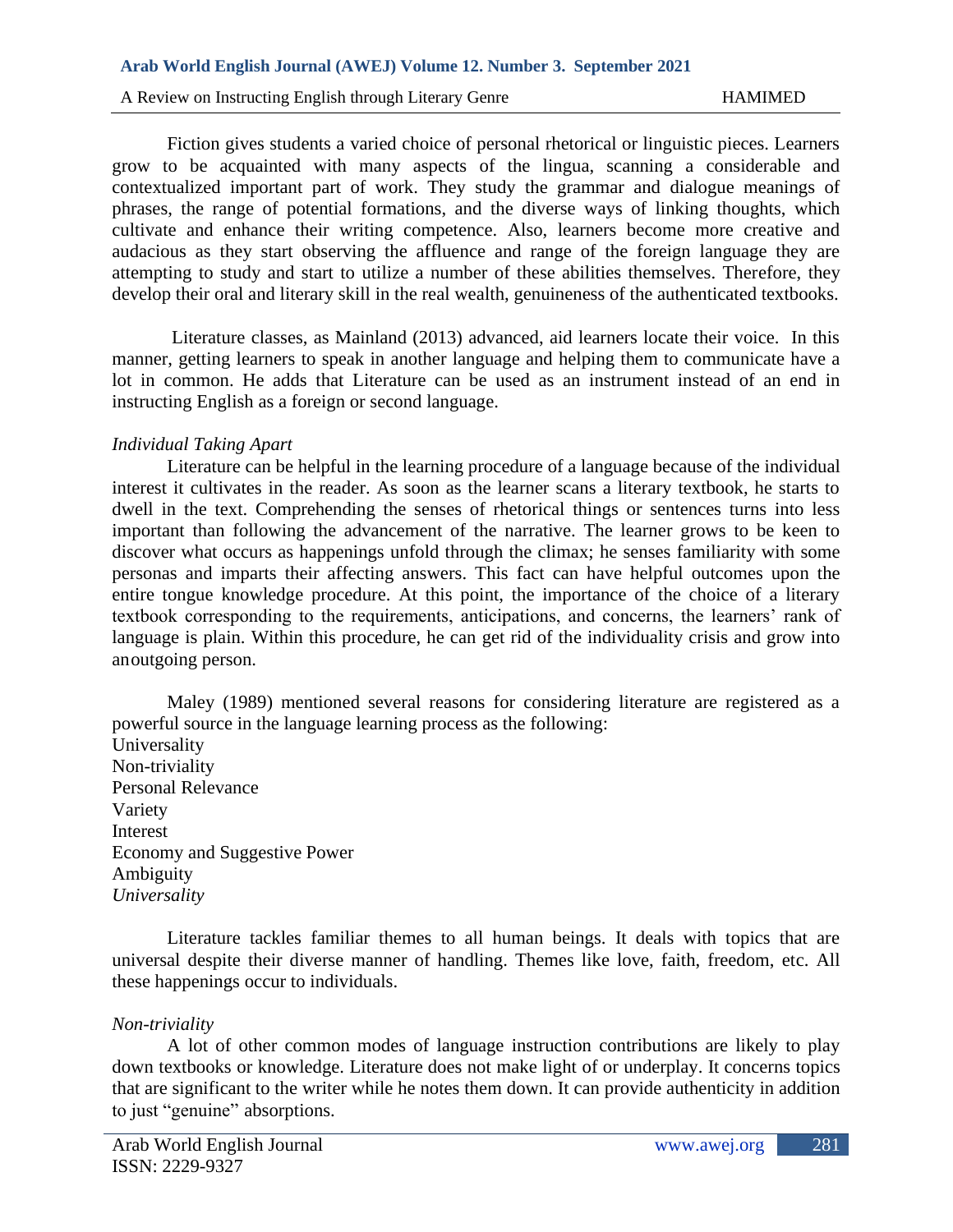## *Personal Relevance*

Because it copes with thoughts, objects, feelings, and happenings that also comprise an element of the readers' occurrences or that they can go into creatively, they can connect it to their private existences.

## *Variety*

Literature comprises inside it the entire potential diversities of themes. It is a series of a subject to employ in teaching a foreign language. Within the literature, learners can acquire the language of the economy and finance, of medication and boxing, and the house of worship.

### *Interest*

Literature copes with subjects and matters which are fundamentally stimulating, as they are parts of the individual happenings, and discuss them in manners intended to hold the interest of the readers.

## *Economy and Suggestive Power*

 The evocative strength is one of the remarkable powers of literature. Still, within its plainest kinds, it calls to surpass what it informs and what it entails. Because it proposes a lot of thoughts with little speech, literature is perfect to produce language conversation. Maximum productivity can frequently be originated from the least effort.

### *Ambiguity*

Seeing that it is very evocative and clannish, literature talks cleverly diverse denotations to dissimilar individuals. It is uncommon for two learners who read to respond identically to one particular passage. In lessons, this possesses two gains. The primary gain is that every student's understanding contains power within constraints. The subsequent benefit is that a roughly endless stock of interactive conversation is assured because every individual's discernment is not the same.

Not including the earlier listed reasons for utilizing literature in TEFL and TESL, sociolinguistic wealth is one of the main roles of literature. The employment of language varies from one communal band to another. Similarly, it alters from one physical place to another. A person talks differently in diverse communal milieus as airport, school, infirmary, cinema, and concert (that is to say official, familiar, unfussy, unfriendly, close approaches discourse). The language utilized alters from one job to another (that is architects, biologists, and lawyers) employ diverse terms. To place it another way, because literature offers learners a large variety of language ranges as local vernaculars, terminology, slangs, etc., it increases their sociolinguistic skill in the aim tongue. For this reason, integrating literature into TEFL and TESL curriculum as an influential basis for exposing the sociolinguistic features of the aim tongue acquires significance.

## *Decisive Factors for Choosing Appropriate Literary Work in TEFL/ TESL*

Collie and Slater (1990) highlighted that while picking the literary textbooks to be utilized in language lessons, the language educator ought to consider the requirements, inspirations, notices, educational milieu, and language rank of the learners. Nevertheless, what is needed to be allowed for is whether a specific work can expose the type of individual taking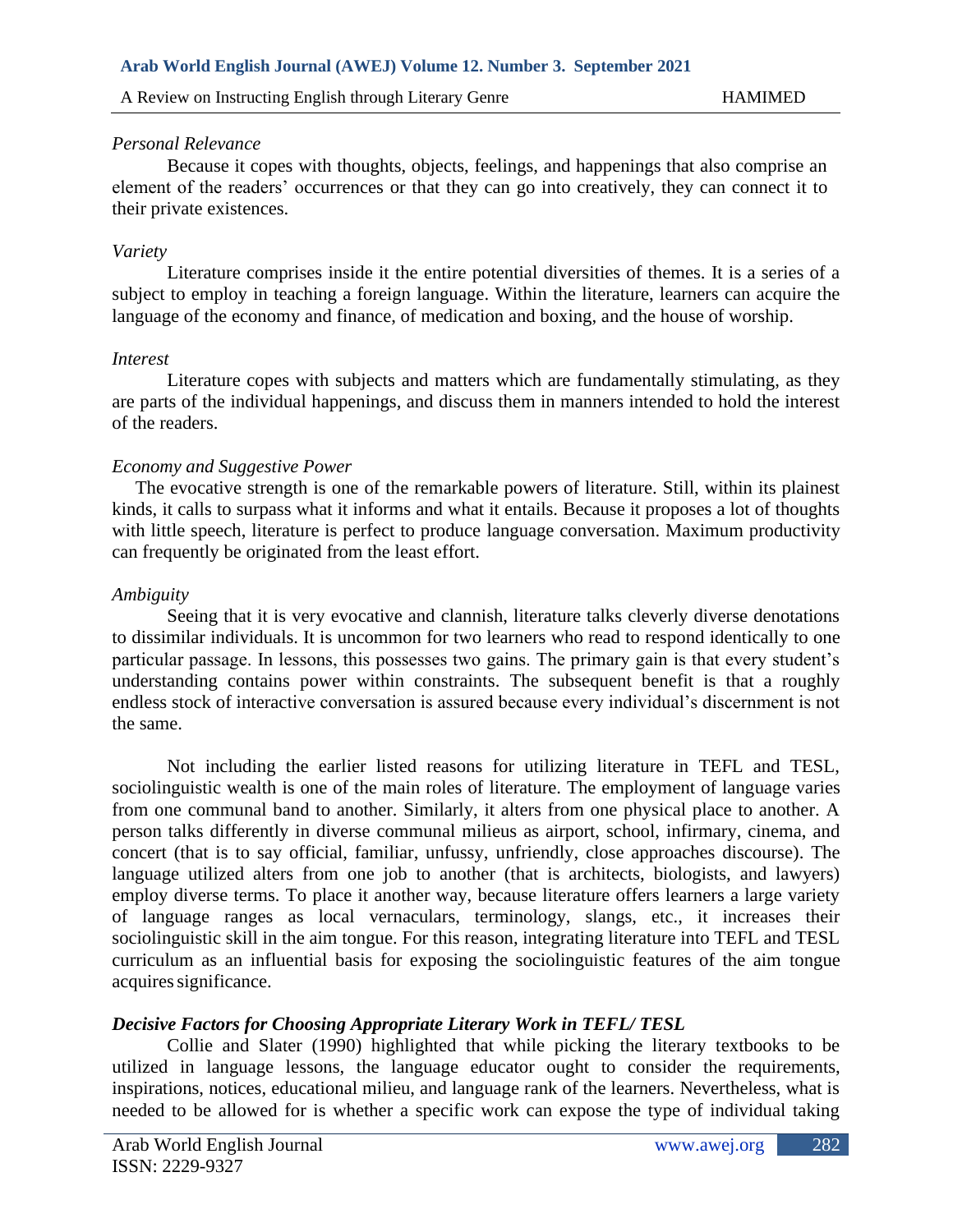apart through stimulating the students' notice and bringing about powerful, optimistic responses from the learners. Scanning a literary textbook is expected to contain a durable and beneficial outcome upon the student's sociolinguistic and linguistics information once it is evocative and entertaining. Selecting paperbacks related to the student's everyday existence happenings, feelings, or reveries is of big significance. Besides, tongue intricacy must be measured. Proviso the language of the scholarly work is plain, it can ease the plainness of the scholarly text however may not be in itself the most significant reason. Attention, influence, and significance are as well crucial. Pleasure; an airy perception into matters sensed to be connected to the mind of individual's interests; the enjoyment of meeting a person's ideas or circumstances demonstrated evidently in an artwork; the other, equivalent enjoyment of perceiving those alike ideas, sentiments, sensations, or circumstances portrayed through a fresh prospect: the entire of these are reasons aiding students to tackle the linguistic obstructions which might be thought overly eminent in less connecting items.

There are significant standards that must be measured when picking the text. Hill (1994) claimed that the fundamental conditions to bear in mind when selecting a literary text like the following:

- The requirements and skills of the learners,

- The language and literary level of the text,

- The volume of background knowledge needed for a real approval of the material.

-The lexis and sentence organization of the short story to be examined must be appropriate to the level of the learners.

Short stories with archaic language, slang, foreign words, allusions, or language that imitates the speech of a particular locality, uneducated people, or foreigners must be avoided. Similarly, very long sentences are difficult for students to understand. As students will not understand these sentences and words, they will get bored and not read the work.

## *Literature and the Instruction of the Four Skills*

Literature performs a significant task in instructing the four fundamental skills (i.e. listening, speaking, reading, and writing). Yet, while employing literature in EFL and ESL classes, skills must not be instructed in seclusion but an incorporated manner. Educators must attempt to teach listening, speaking, reading, and writing like a connected section of spoken and printed language utilization, like an element of the means for producing jointly denotative and interchange sense, not just like a feature of the spoken and printed making of terms and sentences.

## *Reading Skill and Literature*

Stern (1991) pointed out that English language teachers must embrace an energetic student-centred method for a great understanding of a literary text. In the reading classroom, a conversation starts at the literal point with straight queries of information about scenery, personas, and intrigue that may be replied to through explicit indication to the text. When learners get exact comprehension, they shift to the presumed rank, in which they should build suppositions and understandings regarding the personas, scenery, and topic, and in which they create the author's opinion. As soon as students grasp a literary choice at the factual and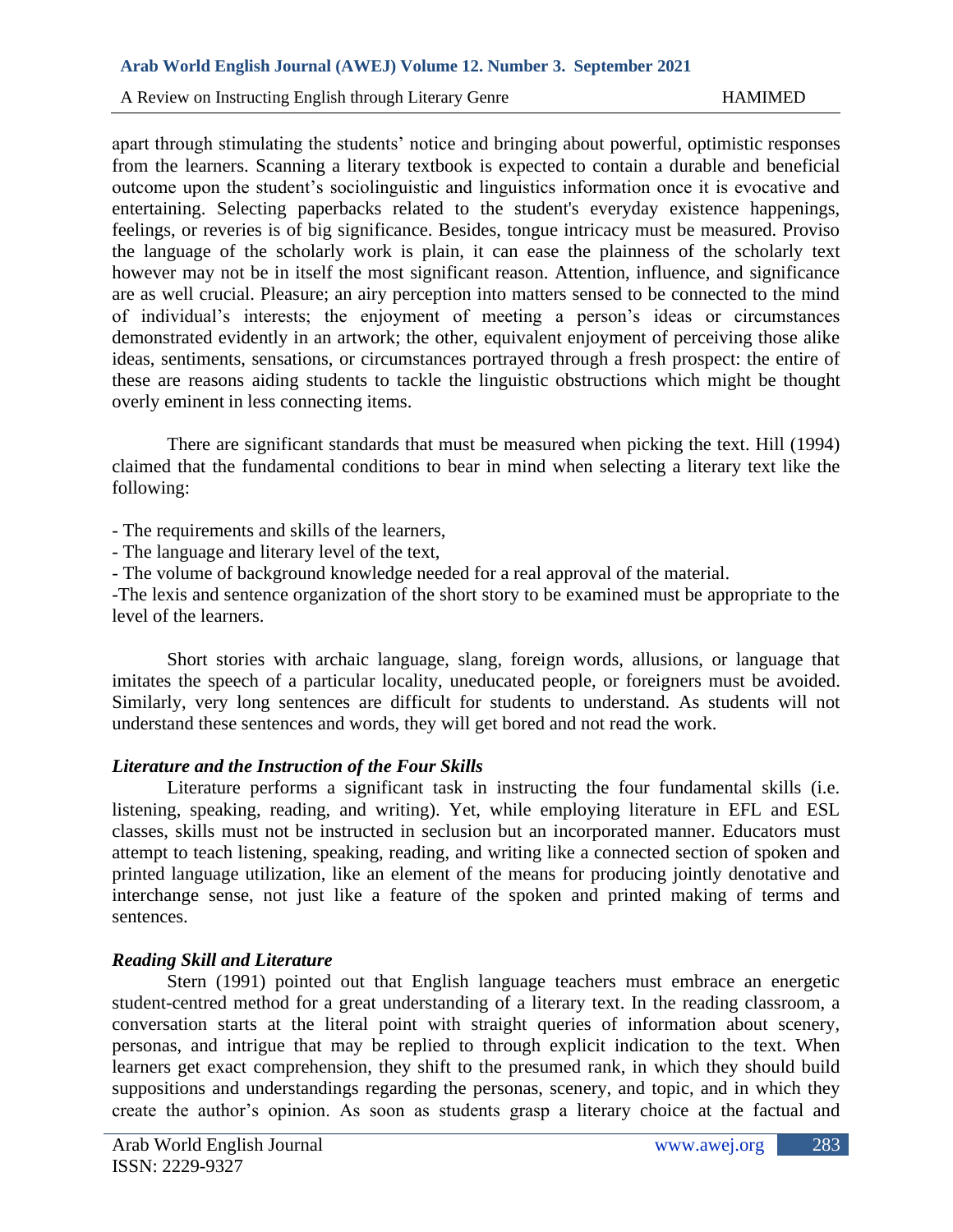presumed ranks, they are set to produce a joint task. To be precise they communicate their assessments of the text and their responses to the work - to its personas, its topic(s), and the author's opinion. Besides, this is the appropriate moment for them to communicate their feedbacks to the work's likely educational concerns and subjects. The next rank, the individual/assessment level inspires learners to consider creatively regarding the text and incites their issue-resolving competencies. Conversation origination from such queries may be the basis for spoken and on paper exercises.

Aminuddin (2002) added that literary works are a way out to make changes and planting the character of students. Literature has great potential in bringing society toward change, including changes in a person's character.

#### *Speaking Skill and Literature*

Literature can be an influential and inspiring basis for writing skills in EFL and ESL classrooms, jointly like a style and like the topic. Literature like a style happens once students' writing skill grows to very much resemble the initial text or emulates its substance, subject matter, orderliness, and /or method. Nevertheless, as soon as students' writing skill shows initial thought as elucidation or scrutiny, or once it comes out of, or is ingeniously inspired by, the scanning, literature operates as a theme. Literature takes in a vast range of topics to put in writing concerning directed, unbound, cautious and further sorts of writing.

Though the application of genuine literature is through reading yet according to Day and Bamford (1998) as mentioned in Thomas' (2006) work, he reconsiders many studies of general reading curriculums; these examinations reveal that learners who read vastly not just enhance their reading skills and writing skills, but as well their vocabulary, and also their listening and speaking proficiencies so that it can be perceived that it is suitable to employ genuine literature in instructing speaking skills. Phat (2013) stated that learning literature can cultivate the students' interpretations and improve their English and communication proficiency.

## *Literature like a Style for Writing*

Three major types of writing can be founded on literature like a style: *Contained Writing*

It is employed chiefly in commencement-class writing usually needs rewriting parts in random manners to do particular semantic formations. For example, learners can be correspondents performing a live news bulletin, or they can rewrite another character passage into the initial character from a character's opinion.

## *Directed Writing*

This exercise is compatible with medium classes in EFL and ESL classrooms. Learners reply to a sequence of queries or entire phrases which, once constructed, restate or recap the genre. In certain situations, learners finish the activity following obtaining the primary few phrases or the subject phrase of a synopsis, reword, or portrayal. Directed writing activities, particularly at the factual point, allow learners to understand the text. The replica method is very helpful in this matter.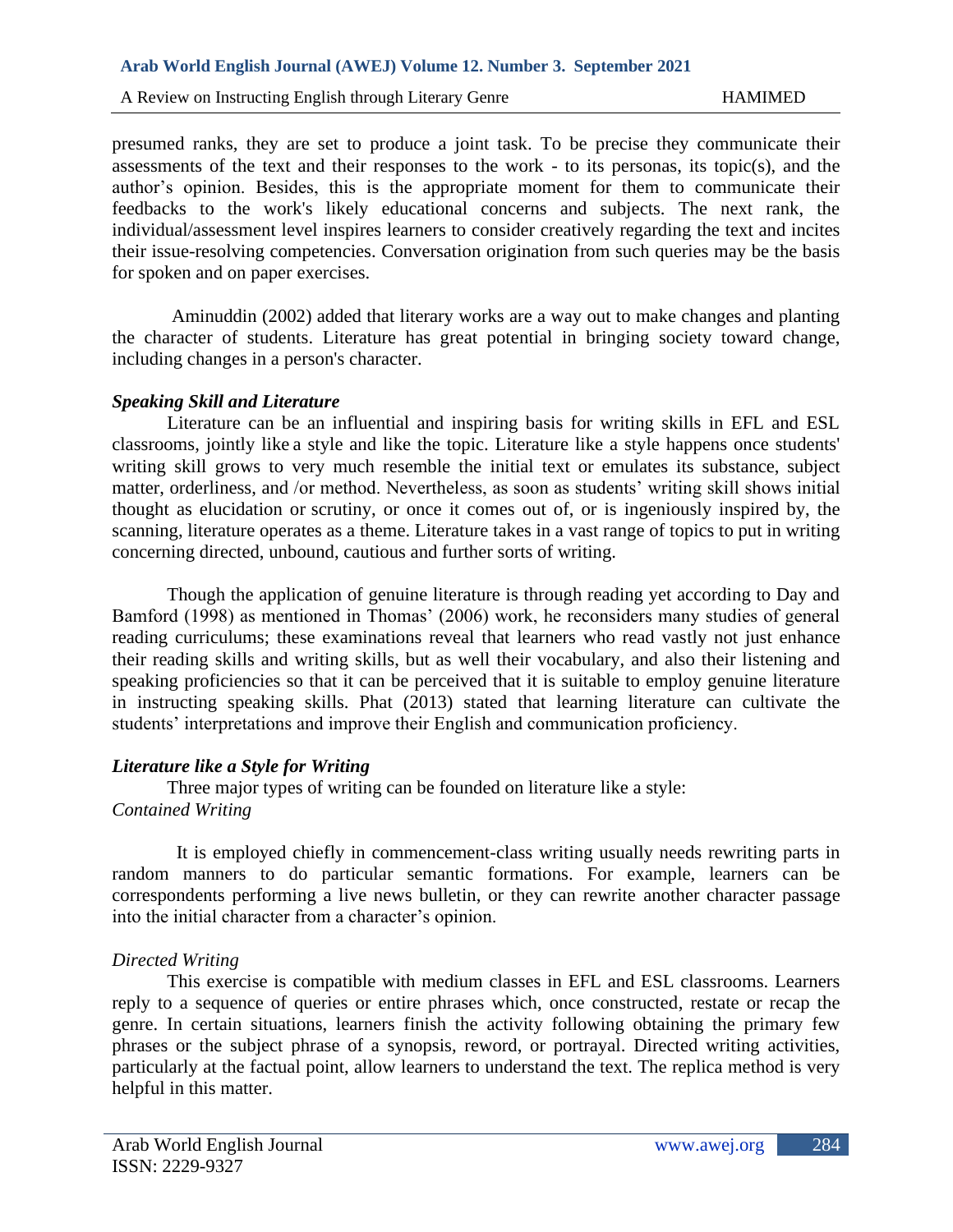## *Replicating the Replica*

Stern (1991) explained that this exercise includes practices as rewording, synopsis, and adjustments. These methods are very helpful in EFL and ESL writing activities. In rewording, learners need to utilize their expressions to put another way the ideas which they heard about or read. Because rewording matches with the learners' attempting to understand the verse, it is a noticeably helpful means with poems. Synopsis work comes off with genuine tales and drama, in which happenings, in general, ensure a sequential organization and possess specific constituents as intrigue, scenery, and persona to direct learner writing. Alteration needs rewriting writing style literature into a conversation, rewriting a drama or an event into a story. This exercise permits learners to be conscious of the adaptations between printed and oral English.

## *Literature like a Topic for Writing*

Spack (1985) observed that locating suitable tools for their writing lessons is occasionally difficult for structure teachers given that writing does not possess its topic. One profit of holding fiction like the reading matter of an organization course is that the readings turn out to be the topic for organizations. In an organization lesson whose reading composition is literature, learners make a deduction, express their thoughts, and stare densely at a passage for proof to sustain sweeping statements. Therefore, they are trained to contemplate ingeniously, liberally, and significantly. Such exercises aid students in further lessons that need a rational way of thinking, free thoughts, and thorough study of the work.

Two main types of writing are founded on fiction topics: writing "concerning or as regards" fiction, and writing "owing to" fiction. These types are appropriate and helpful for EFL and ESL classes.

## *Writing "Concerning or as Regards" Literature*

Writing "concerning or as regards literature" includes the conventional tasks, on paper answers to queries, section writing, classroom dissertation, and home organizations where learners examine the text or where they contemplate literary tools and methods. Writing "concerning or as regards literature" can happen before learners start to scan a text. The educators usually talk about its topic or an issue it increases, and the learners write about it in connection to their existing event. This exercise increases their attention in the text and prepares them to be prepared for scanning and jot down on it. Nearly all writing tasks completed in addition to following the reading, yet, originate from classroom conversation. Activities are given in different manners, like queries to be responded to, declarations to be discussed, or themes to be developed, conversation bands to be created.

# *Writing "Beyond" Literature*

It signifies employing a literary text like a launchpad for an organization - imaginative tasks cultivated about intrigue, personas, scenery, topic, and rhetorical language. There are diverse types of copying out of fiction, like writing the text, converting the text, play-stimulated writing and a message dispatched to further persona, etc.

Inserting in the work includes writing creative consequences, or, in play "standing in" settings for backstage deeds which are just brought up in the conversation.

Converting the work: Learners can imagine their ends by contrasting the writer's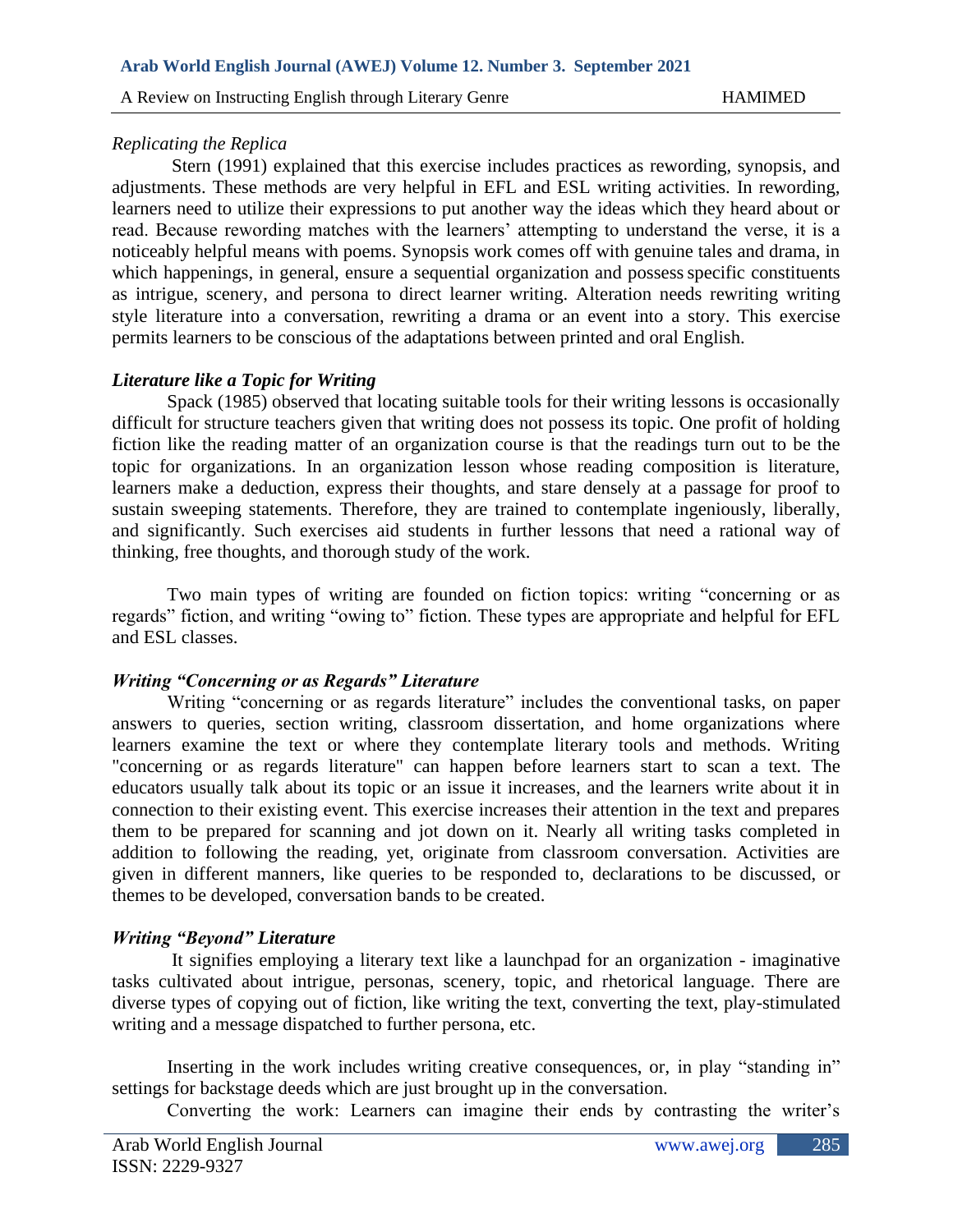conclusion to their personal. Tales can be written entirety or division from the opinion of a persona vs. a third character storyteller or of a different persona.

Play-stimulated writing: It is probable to originate play-stimulated writing tasks from dramas, tales, narratives, and occasionally poems. The learner moves into the awareness of a persona and jots down on that personas stances and sentiments.

A message dispatched to further persona: The learner can jot down a letter to one of the personas, where the student provides the persona with his/ her recommendation on the manner to surmount a specific difficulty or circumstance.

### *Speaking, Listening Skills and Literature*

Although it is mostly connected with reading and writing, learning fiction in EFL and ESL classrooms can perform a similarly significant function in instructing jointly listening and speaking. Spoken scanning, adaptation, ad-libbing, performing a role, rebuilding, and band tasks can focus on the production of fiction.

### *Spoken Reading*

EFL and ESL teachers can render articulation and listening comprehension attentiongrabbing, inspiring at the higher ranks, showing a tape or film of literary production, or scanning fiction loudly themselves. Making learners read fiction loudly adds to advancing listening in addition to speaking skills. Furthermore, it guides as well as enhancing articulation. Articulation can be the focal point before, throughout, and following thereading.

#### *Play*

 Literature-founded theatrical exercises are very important for EFL and ESL classrooms. These activities ease and speed up the progress of the students' oral skills because these exercises stimulate learners to obtain a better understanding of a work's intrigue and a more profound grasp and consciousness of the work personae. Even if the drama in EFL and ESL can take up many types such as staging, performance, and ad-libbing.

#### *Staging*

 Staging needs classroom presentation of screenplay items. Learners can create their writings for tales or parts of narratives, modifying them as nearly as possible to the real work. Founded on the narrative, they ought to deduce what the personae would state and the way they would state it. Writings by learners are as well possible with drama. Poems including one or more characters may as well be written by learners. Learners must carefully scan appointed parts of conversation before and can respond to queries on personae and intrigue. They must point out words, phrases, or conversations they do not grasp and terms they cannot articulate. After that learners practice the scene with their classmates. Even if students do not learn it by heart, they read it adequately to make eye contact and state their sentences with sense and emotion. Furthermore, they talk about semiotic features of dramatization (that is to say expressions of the face, gesticulation, and corporeal features.) Finally, the staging is displayed before the lesson.

## *Performance and Ad-libbing*

Both performance and ad-libbing can be cultivated about the personae, intrigue, and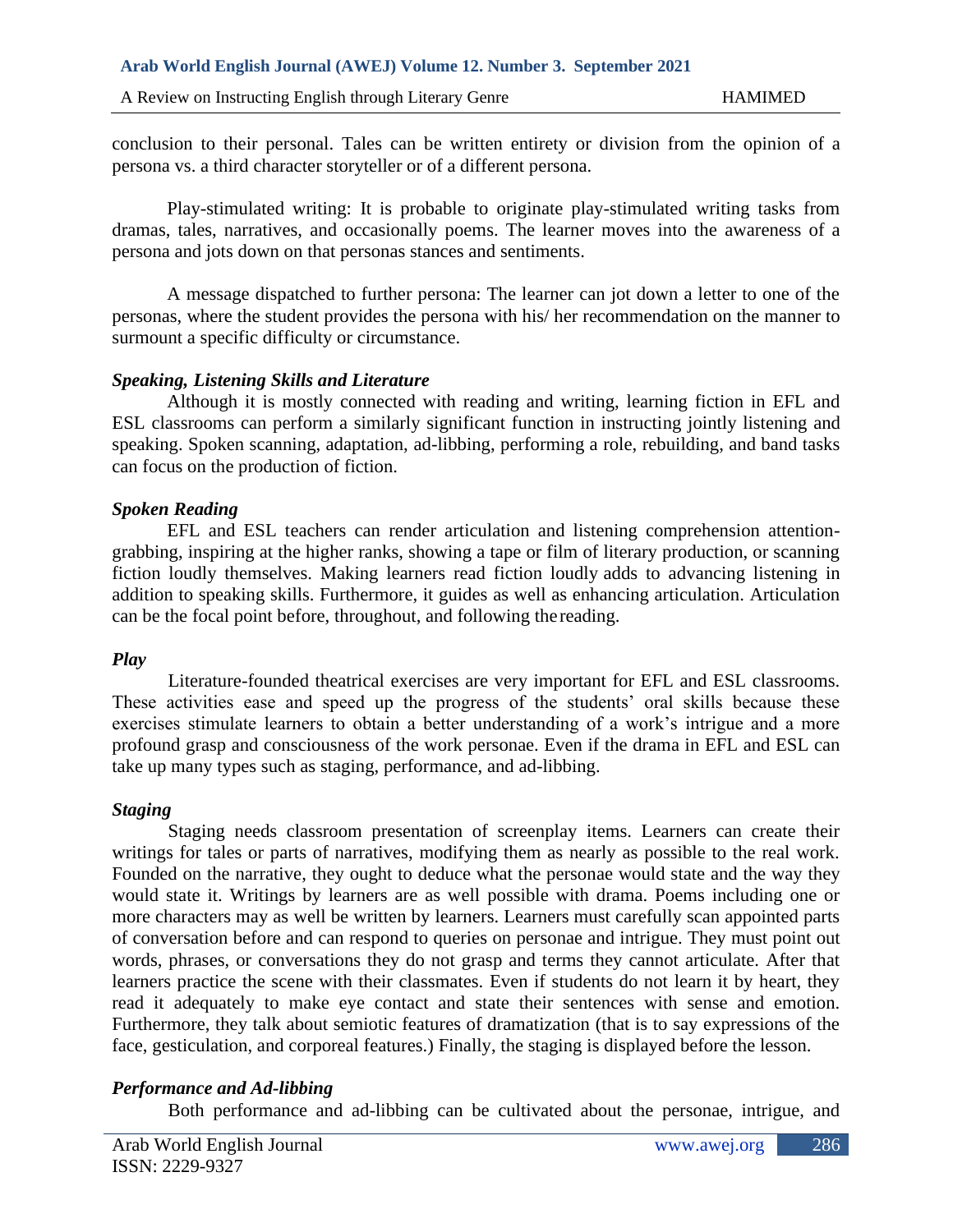subjects of a literary text. Ad-libbing is a further methodical exercise, that is to say, a performance that does not have a script. There is a particular intrigue with a commencement, centre, and conclusion in ad-libbing. Nevertheless, in-role performance, learners imagine personae from the scanned text and take part in a speaking exercise except an ad-libbing, like a dialogue or team conversation.

#### *Team Exercises*

Stern (1991) maintained that making every learner in charge of information and thoughts to be added and talked about, and team exercise rouse whole partaking. All learners are engaged and the partaking is multidirectional. While TEFL/ TESL utilizing fiction, certain team exercises employed in EFL/ ESL classes are *common class conversation, tiny-team work, team conversations,* and *arguments*. All of these team exercises advance both the speaking skills of the learners and provide significance to pronunciation rehearsal. Educators show pronunciation mistakes of the learners throughout the deeds of these exercises to rectify such errors.

### *Advantages of Diverse Types of Literature to Language*

*Advantages of Employing Poems to EFL/ESL*

- Poems can lead to the learning and teaching of listening, speaking, reading, and writing. It is a symbol (i.e. it is the most important link between learning and poem). Since most poems deliberately or unintentionally utilize metaphor-like one of their first means, poems give an important learning procedure. No less than two learning advantages can be originating from learning poems: The approval of the writer's make-up process, which learners obtain through learning poetry by components
- Growing sensitivity for poetry and findings can later develop into a more profound notice and better diagnostic skill.

Furthermore, Saraç (2003) presented the educational advantages of poems in this way:

- offers learners a dissimilar opinion towards language utilization through surpassing the usual uses and norms of language rules, sentence structure, and words,
- activates inert learners because of being exposed to examinations and diverse understandings,
- calls to mind emotions and ideas in spirit and soul,
- makes learners acquainted with figures of speech because of being an element of everyday languageutilization.

•

Sage (1987) demonstrated that the language used in poems call to mind and praise particular characteristics of existence and provide learners with emotions. It is specifically lyric poetry that is founded on sentiments and offers further expressive advantages. Poems are among the most efficient and influential aerials of civilization. According to Sage, poetry includes a lot of educational components that are references, words, expressions, a pitch that are difficult to interpret in a different tongue.

#### *Advantages of Utilizing Novellas in TEFL/ TESL*

Novellas are an absolute reserve for scrutinizing not just language but existence itself. In stories, characters imitate the entire authentic and representative deeds persons do in their everyday life and act so in a range of lists and pitches (Sage, 1987). The universe of narratives jointly reflects and lights up human existence. The insertion of a novella in the TEFL and TESL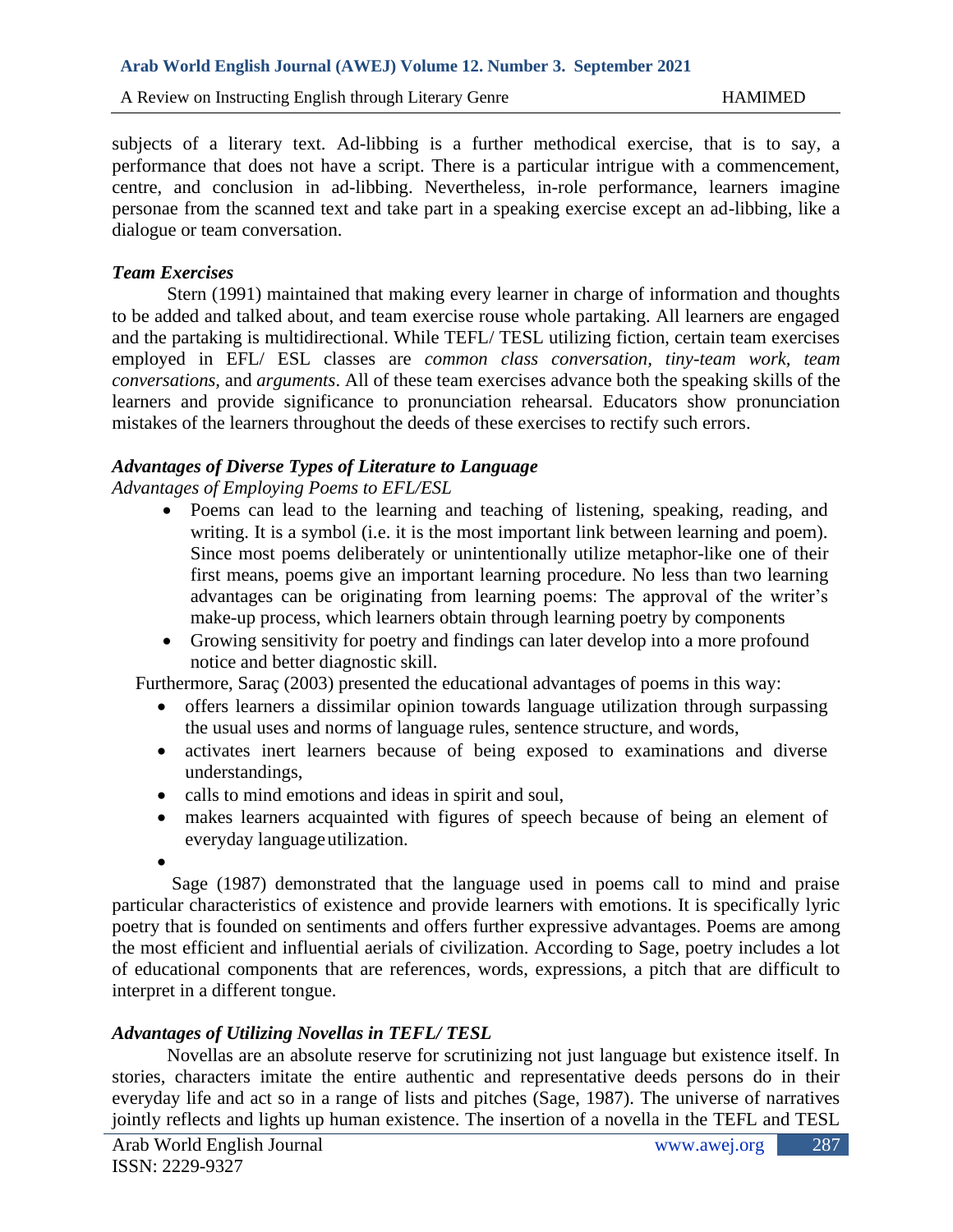program gives the subsequent learning advantages,

- Eases the reading exercise owing to being plain and brief in contrast to the further literary types,
- develops the superior rank of the readers' opinions concerning diverse civilizations and dissimilar types of person,
- offers more imaginative and defiant passages which need individual searching hold with previous information for superior rank learners,
- encourages students to read owing to being a real means,
- gives a universe of marvels and a universe of secrecy,
- Offers learners the opportunity to utilize their imagination,
- advances analytical thought abilities,
- helps the teacher in TEFL and TESL classrooms that is to say works like a useful tool in achieving educational information of the chosen society,
- frees and liberates learners and renders them more at ease with themselves,
- aids learners from different milieus to converse with others due to its worldwide talking,
- aids learner to surpass the superficial significance and plunge into essential significances,
- functions as an ideal means to aid learners to grasp their ranks in addition to passing on this obtained information to their universe.

In short, the employment of a novella appears to be a very useful method in current TEFL and TESL. Because it is brief, it renders the students' reading exercise and the teacher's reporting more effortless. In other words, universal learners have gone through anecdotes and can connect them. Furthermore, the novella, as other kinds of fiction, renders involvement to the growth of cognitive critical skills through carrying the entire personality to stand on a packed in the story of a circumstance in one location and instant (Sage, 1987).

## *Advantages of Employing Play to EFL/ ESL*

Employing ply in EFL/ ESL classes is a good supply for language teachers. It is through the utilization of play that students grow to be acquainted with sentence organizations in situations and become familiar with the language to communicate, manage and update. The employment of drama cultivates the students' consciousness towards the aimed tongue and civilization. In this background, the employment of play like an instrument instead of a purpose obtains significance in TEFL/ TESL. However, one apparent hazard is that educational obligation should be strictly avoided because it causes the deficit of tongue ego and innate tongue characteristics in a lot of situations. Because of this, the new tongue and the milieu of the play must combine into a language teaching procedure with ultimate notice, significance, and pleasure. Students must utilize drama to support their understanding of existence happenings, consider specific situations and add up their universe in a more profound manner (Saricoban, 2004). The instructive advantages of play are in this way:

- rouses the creativity and encourages inspired thoughts,
- cultivates analytical thought abilities,
- encourages language advancement,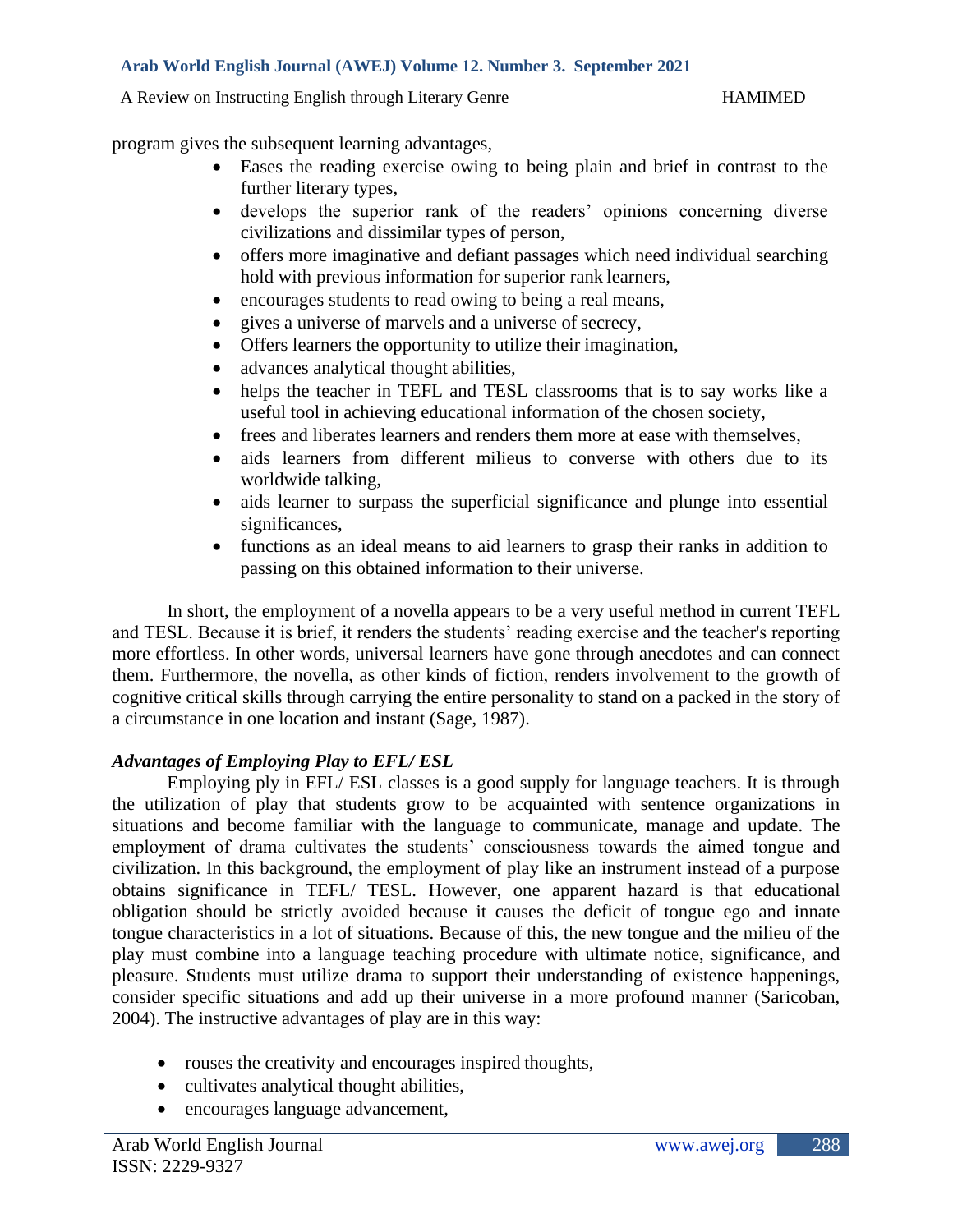- intensifies efficient listening abilities,
- reinforces understanding and knowledge preservation through entailing the sanity like a connected fraction of the learning procedure,
- augments compassion and responsiveness to others,
- cultivates classmates esteem and team support,
- strengthens constructive self-perception,
- gives instructors a new viewpoint on instruction (Lenore, 1993).

Additional instructive advantages of employing play in TEFL/ TESL classrooms can be listed in this way:

- causing realism into the lesson,
- putting the students through the aimed society in addition to the communal issues a culture may be experiencing,
- augmenting inspiration, ingenuity, inventiveness, resourcefulness creativeness, vision, and inspection of ethical approaches, at the same time as cultivating interaction abilities and enjoyment of fiction,
- aiding learners enhance their level of skill concerning their responsive and creative competencies,
- offering a dense foundation for the students to link the hole between their responsive and creative abilities,
- giving learners the gap and time to cultivate fresh thoughts in different milieus (Mengü, 2002).

To put it differently, the utilization of play appears to be an efficient method in current interaction-founded, learner-centred TEFL/ TESL. Because it is authentic material, it aids learners to encourage their understanding of the spoken / non-spoken features of the aimed tongue they are attempting to master. Specifically, instructors, who desire to render foreign language learning brighter, more exciting, can employ play in their TEFL/ TESL classrooms. Because drama is the rebuilding of communal happenings, learners enhance their character and codes of performance. Therefore, they can attain a more significant and genuine education from which learners can obtain a big degree and level.

## *Advantages of Employing Narrative to TEFL/ TESL*

The utilization of a narrative is a helpful method regarding mastering not just syntax technique but as well as existence corresponding to the aimed tongue. In a narrative, personae mirror what persons do in everyday life. Narratives not just exhibit but also inform an individual's life. Employing a narrative in TEFL/ TESL classrooms gives the subsequent enlightening advantages (Arıoğul, 2001),

- cultivates the superior rank learner' information concerning diverse societies and dissimilar teams of persons,
- augments learners' interest to read because of being a real material,
- provides authentic sceneries,
- offers learners the chance to utilize their imagination,
- enhances analytical thought competencies,
- leads for instructing the aimed tongue culture,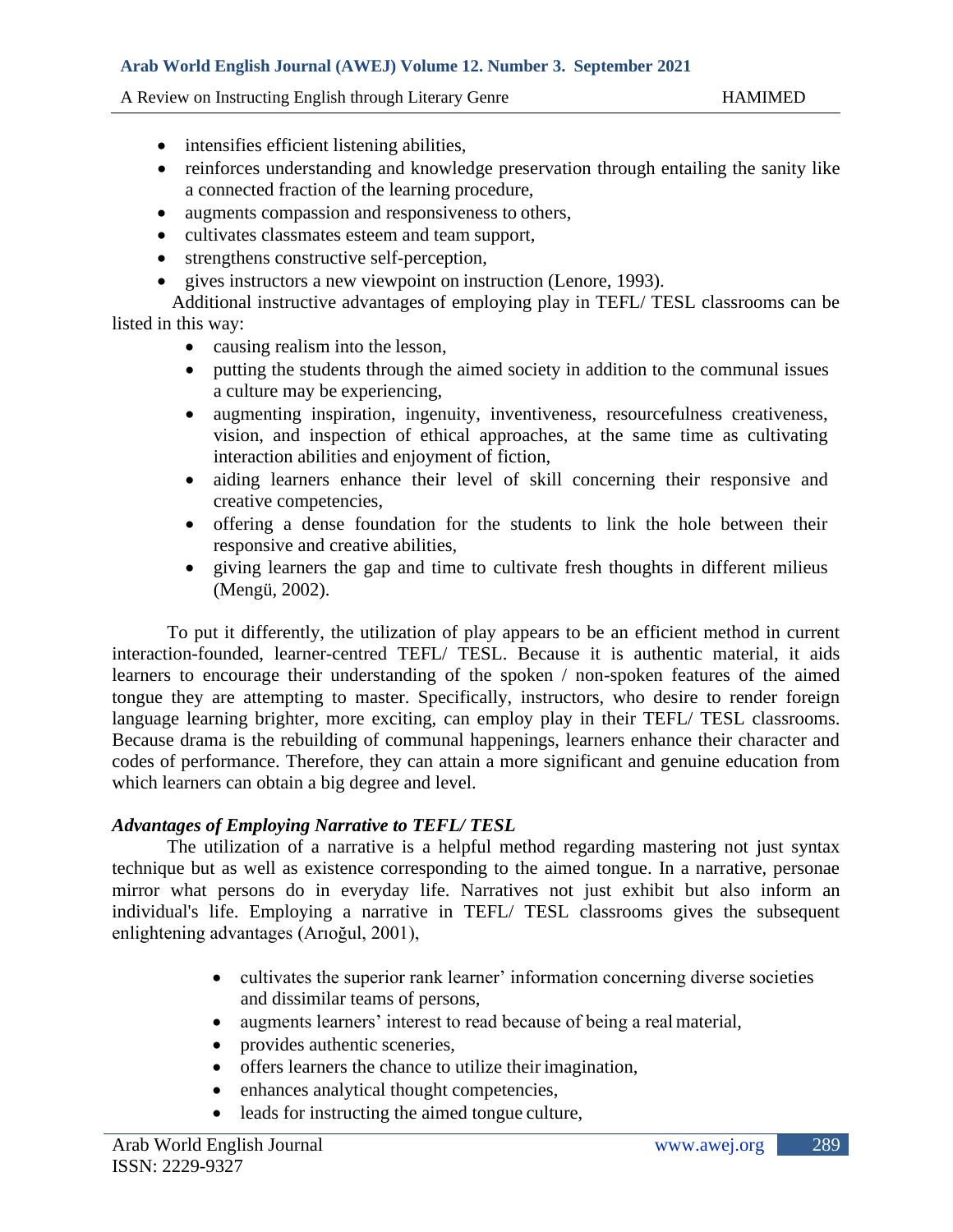A Review on Instructing English through Literary Genre Francisco HAMIMED

• permits learners to exceed what is on paper and plunge into what is intended, In 1998, Helton, Asamani, and Thomas stated the instructive advantages of narratives in this way:

- rouses their creativity,
- aids learners to recognize the feelings of the personae to be able to learn the manner others deal with circumstances and issues like their personal happenings,
- aids students to master the abilities which will permit them to obtain knowledge, procedure this information, spot issues, plan substitutes, and reach efficient resolutions and answers,
- cultivates spoken and on paper language competencies,
- operates as a launchpad for a big number of all knowledge and analytical thoughts exercises stimulated within basic comprehension,
- offers an exclusive method of instructing reading through making learners engaged and stimulated regarding the scanning procedure,
- motivates learners to become constant learners.

Once choosing a narrative to be employed in the TEFL/ TESL classrooms, the foreign language instructor should concentrate if the story owns a fascinating account that will be exciting to the whole classroom. Topics and sceneries enthralling their creativity and searching the individual state must be involved in the type of picked accounts. The narrative must possess an influential intrigue and inspire correctly defined, outstanding personae. The matter of the story must be appropriate to students' analytic and affecting points. Particular topics and notions being cultivated in the classroom just as well be embraced in the story.

While evaluating students' understanding, teachers can utilize story exercises to cultivate students' sub-competencies on paper as punctuation, syntax, script, and spelling. Dissertation exercises, which are given by teachers, aid learners to slowly enhance their abilities in writing and arranging information into articles with satisfactory grammar. The exercises are composed of not just information-founded questions operating like a foundation of assessing understanding but also unlimited queries cultivating analytical thoughts skills. The unrestricted questions allow learners to forecast conclusions, do distinctions and dissimilarities, and extract endings. Classroom conversations of every narrative happening must include the main thought and sustaining facts, entailing what, where, when, who, where, and how. Information of a range of social problems like sexual aggression and kidnapping that are a connected fraction of the intrigue can cause motivating discussion. Besides, debates ease terms of growth (Helton, 1998).

Overall, the utilization of narrative is a very helpful method in current TEFL and TESL classrooms. If picked meticulously, employing a story renders the students' reading class inspiring, exciting and amusing. Even if many learners notice reading a story on paper in an aimed tongue tough, dull, and not stirring, a story is a very efficient manner of constructing terms and cultivating reading understanding abilities. It is by employing scanning that learners enlarge their prospects, become acquainted with different societies, and consequently extend their oral skills, learning how to see the universe from dissimilar viewpoints. The consequence will be the owner of analytical writing and thoughts.

Arab World English Journal www.awej.org ISSN: 2229-9327 290 Literature can render the teaching of English more interesting if teachers are well-trained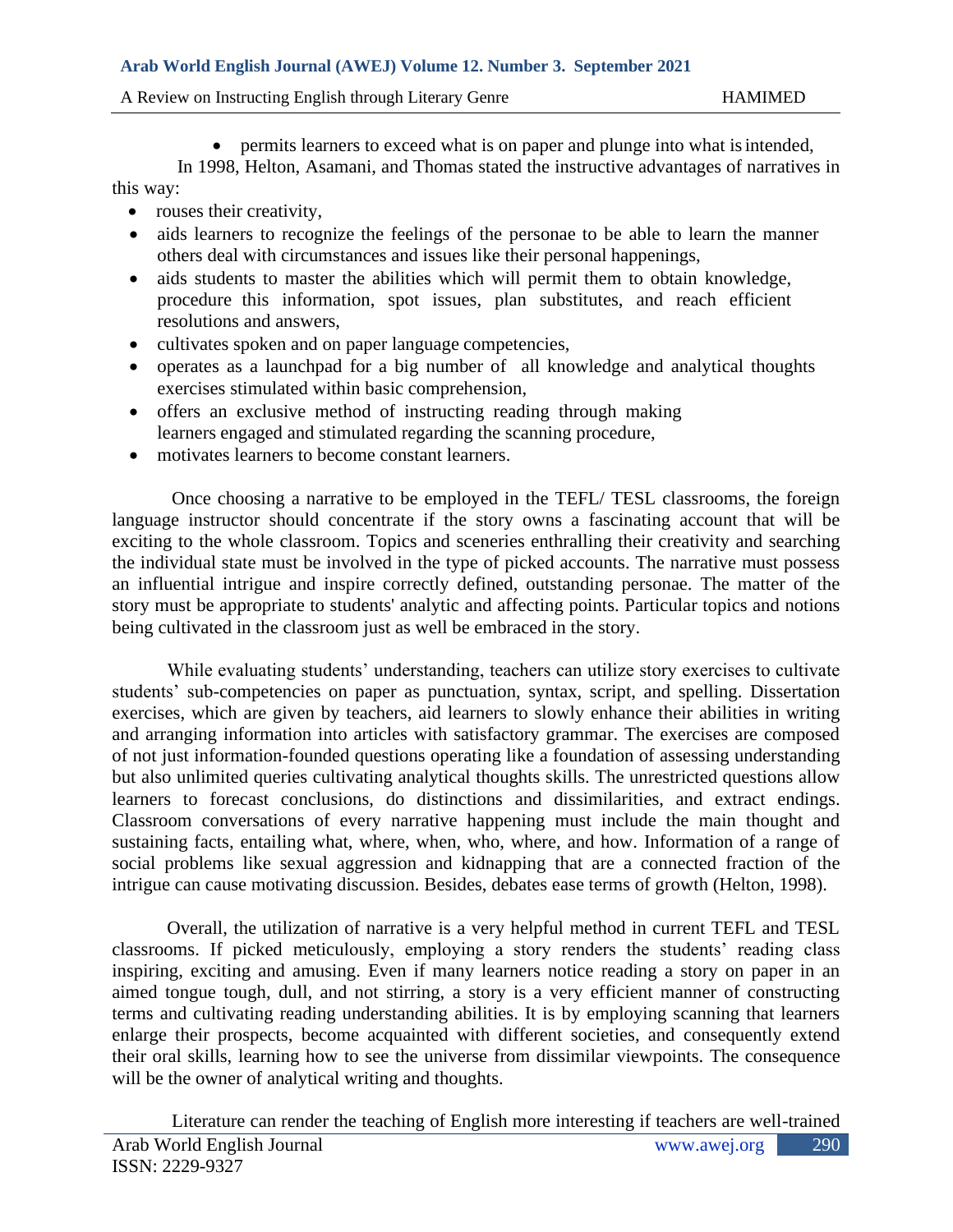and equipped with the appropriate materials. Teaching English through literature aids learners to talk about grammar and sentences interactively. Teachers can use amusing subjects to stimulate students to convey their opinion and, present controversial themes and more in profound subjects, as Translations.

Moreover, literature proves to aid in promoting the students' fundamental language learning occasions and growing their language knowledge. In addition, it sustains encouraging their intellectual development by perceiving and liking the abundant literary universe that surrounds them.

#### **Conclusion**

Fiction performs a significant role in the TEFL / TESL classes of a lot of non-English speaking nations. Nevertheless, some issues are faced by foreign language teachers in the zone of instructing English utilizing fiction. Among these problems, not many suitable materials are employed by foreign language instructors in a language lesson. Besides, there is a deficiency of training in the zone of fiction lessons in TEFL / TESL curriculums. Moreover, no definite targets are describing the position of literature in TEFL / TESL. Many teachers attempt to comprise fiction in their curriculum, yet need the training and preparation in that area. The teacher has a significant function in instructing English utilizing literature. Teachers must settle on the objective of language instruction regarding the requirements and prospects of the learners. By providing a survey or interrogating the learners orally, the instructor can establish the goal and the targets of the language instruction. In addition, teachers must choose a suitable language lessons technique, instruction methods, and class exercises. Additionally, the teacher must pick the literary text applicable to the target and the goals of his lessons. When choosing literary work to be employed in language classes, the student's language skills, notices, gender, and age must be considered so as not to tire learners with unsuitable resources. At basic levels, for instance, learners must be provided easy or particularly on paper accounts. At superior ranks, nevertheless, learners are offer fiction in its primary shape to be able to cultivate their literary skill in the aimed tongue. In other words, learners study almost the everyday utilization of the aimed language in the literary work and meet diverse types of literature like poetry, novellas and play at superior ranks. By detecting how characters in drama or a novella utilize figures of speech, like symbols, allegory, students learn how to write English more plainly, imaginatively, and strongly.

Literature aid students to obtain a native-like ability in English, convey their thoughts fluently, study the aspects of current English, study how the English linguistic method is employed for communication, and observe how fluent sayings are employed. Thanks to these benefits, students learn to talk plainly and succinctly and become more skilled in English, in addition to becoming imaginative and analytical. Fiction can unlock spheres of opportunity, permitting learners to query, understand, link, and investigate. Overall, literature offers learners a very affluent basis of authentic material on top of a large variety of roles. If learners can obtain admission to this material through cultivating literary skills, they will be able to efficiently attribute the language at an advanced rank. Students with spoken / syntax cleverness, the foreign language instructor's employing fiction in TEFL / TESL classes works for producing a very inspiring, entertaining, and energetic class. Literature is not just an instrument for growing on paper and spoken competencies of the learners in the aimed tongue but is also a casement unlocking into the civilization of the aimed language, developing an educational skill in learners.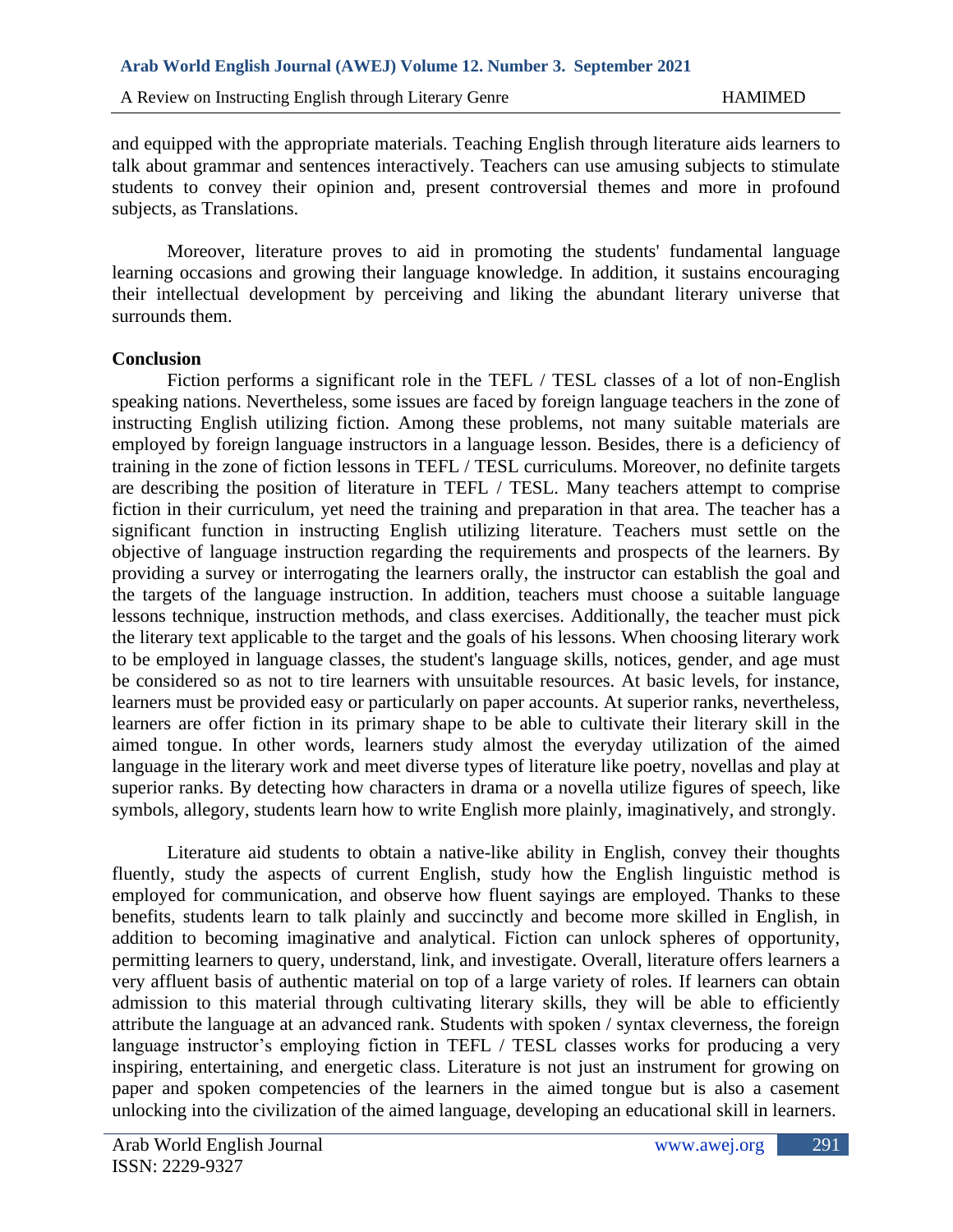#### **About the Author:**

Dr. Nadia HAMIMED, Algeria, 22nd October 1984. She is a lecturer at the University of Tlemcen, Faculty of Technology, Department of Civil Engineering. She has a PhD in Comparative Literature, 2020, University of Sidi Bel Abbes, Algeria. She has more than 2 publications in international peer-reviewed journals. She wrote in two international books. She has more than 5 international communications. She is interested in didactics, women writing, culture, and comparative literature. 0000-0002-6379-8465

## **References**

Aminuddin, L. M. (2002). *Pengantar apresiasi karya sastra*. Bandung: Sinar Baru.

- Arıoğul, S. (2001). *The Teaching of Reading through Short Stories in Advanced Classes,* (Unpublished Master's Thesis). Hacattepe University, Ankara.
- Bland, J., & Mourao, S. (2017). The Shapeshifting Nature of Children's Literature for ELT. *Children Literature in English Language Education Journal, 3*(2), 24-36.
- Chen, M. L. (2014). Teaching English as a foreign language through literature. *Theory and Practice in Language Studies, 4*(2), 232-236.
- Collie, J., & Slater, S. (1990). *Literature in the Language Classroom: A Resource Book of Ideas and Activities*. Cambridge: Cambridge University Press.
- Day, R. R., & Bamford, J. (1998*). Extensive Reading in the Second Language Classroom*. Cambridge: Cambridge University Press.
- Duff, A. & Maley, A. (2007). *Literature (Resource Books for Teachers)*. Oxford University Press.
- Helton, C.A., Asamani, J., & Thomas, E.D. (1998). *A 'Novel' Approach to the Teaching of Reading*. Tennessee State: Tennessee State University.
- Hill, J. (1994). *Using literature in language teaching*. London: Macmillan.
- Lenore, K.L. (1993). *The Creative Classroom A Guide for Using Creative Drama in Classroom*. U.S.A.: Elsevier, Inc.
- Mainland, C. (2013). Teaching Literature like a Foreign Language; or, What I Learned When I Switched Departments. *Pedagogy, 13*(1), 145-148.
- Maley, A. (1989). *Down from the Pedestal: Literature as Resource in Literature and the Learner: Methodological Approaches*. Cambridge: Modern English Publications.
- Mengü, H. I. (2002). *A Suggested Syllabus for the Drama Teaching Course in ELT Departments,* (Unpublished Master's Thesis). Hacettepe University, Ankara.
- Phat, C.H. (2013). *The Implementation of Literature in Teaching Speaking for Advanced Students. Viet Nam.* The Ho Chi Minh University of Education.
- Sage, H. (1987). *Incorporating Literature in ESL Instruction*. New Jersey: Prentice-Hall, Inc.
- Saraç, S. (2003). *A Suggested Syllabus for the Teaching of Poetry Course in ELT Departments of Turkey,* (Unpublished Master's Thesis). Hacettepe University, Ankara.
- Saricoban, A. (2004). Using Drama in Teaching Turkish as a Foreign Language in Eurasian. *Journal of Educational Research, 19*(4), 703-721.
- Sell, J. (2005). Why Teach Literature in Foreign Language Classroom? *Encuentro, 15*, 86-93.
- Sholichah, IR, & Purbani, W. (2018). Fostering Language Skills Development through Fairy Tales: A Literature Study. *Proceedings of the International Conference of Communication Science Research (ICCSR)*. Available at https://www.atlantispress.com/proceedings/iccsr-18/25904631